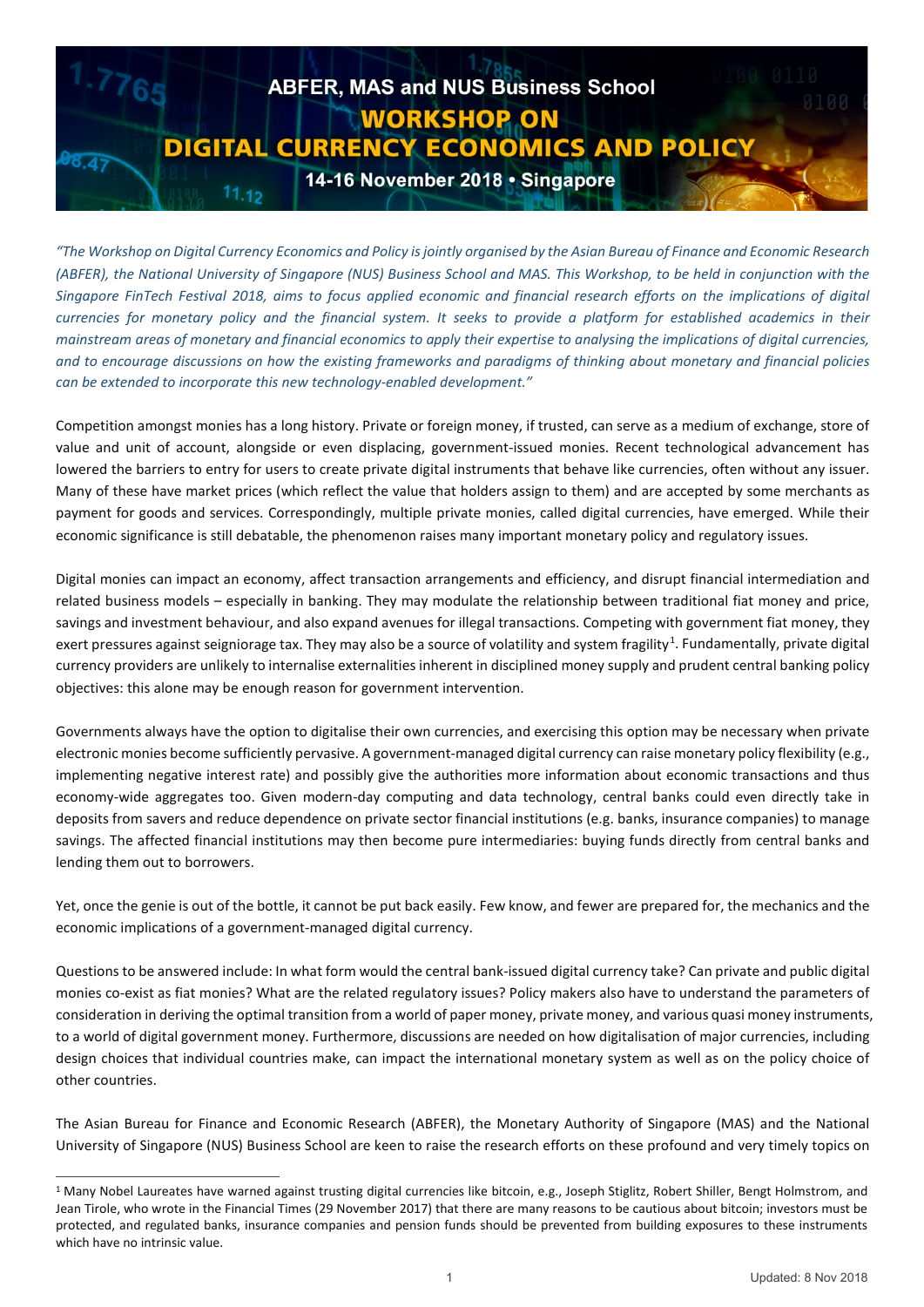

digital currencies. Our first effort is to gather in-depth analyses of the effects of private and public digital currencies on the economy and financial system, and to discuss these in a Workshop. Academic researchers and thought leaders are invited to provide stimulating, accessible and informed analyses on the impact of this new development on a country's monetary arrangements, financial system, and on central bank policies as well as regulations. The areas of coverage include (a) implications of digitising the remaining components of money supply in the context of its basic functions and acceptance in a market-based economy, (b) possible changes to the price, credit, monetary and financial policy transmission channels, and (c) shifts in the structure of the financial system.

# **AGENDA**

# **14 NOVEMBER 2018, WEDNESDAY**

Singapore EXPO Convention & Exhibition Centre 1 Expo Drive, Singapore 486150

| $\mid$ Time                   | <b>Session Details</b>              |
|-------------------------------|-------------------------------------|
| $^{\prime}$ 3:30 pm – 6:00 pm | Visit to Singapore FinTech Festival |

# **15 NOVEMBER 2018, THURSDAY**

Monetary Authority of Singapore, Penthouse, Level 30 10 Shenton Way, MAS Building, Singapore 079117

| <b>Time</b>                         | <b>Session Details</b>                                                                                                                                                                                                                                                                                                                                                                                                                                          |
|-------------------------------------|-----------------------------------------------------------------------------------------------------------------------------------------------------------------------------------------------------------------------------------------------------------------------------------------------------------------------------------------------------------------------------------------------------------------------------------------------------------------|
| $9:15$ am $-10:00$ am               | Registration                                                                                                                                                                                                                                                                                                                                                                                                                                                    |
| $10:00$ am $- 10:05$ am             | Welcome Remarks by Mr Edward Robinson, Assistant Managing Director (Economic Policy) and Chief<br>Economist, Monetary Authority of Singapore                                                                                                                                                                                                                                                                                                                    |
| $10:05$ am $- 10:45$ am             | <b>Opening Keynote</b><br>"From the Curse of Cash to the Burden of Digitalisation"                                                                                                                                                                                                                                                                                                                                                                              |
|                                     | Professor Kenneth Rogoff, Thomas D. Cabot Professor of Public Policy, Professor of Economics, Harvard<br>University                                                                                                                                                                                                                                                                                                                                             |
| 10:45 am $-$ 11:00 am               | <b>Tea Break</b>                                                                                                                                                                                                                                                                                                                                                                                                                                                |
| 11:00 am $-$ 12:30 pm               | Part I - Monetary Economics and Policy<br>"History and Prospects for Private Digital Currencies"<br>Professor Barry Eichengreen, George C. Pardee and Helen N. Pardee Professor of Economics and Political<br>Science, University of California, Berkeley<br>Commentator:<br>Professor Randall Morck, Stephen A. Jarislowsky Distinguished Chair in Finance, University of Alberta<br>Chair:<br>Dr Taimur Baig, Managing Director and Chief Economist, DBS Bank |
| 12:30 pm $- 2:00$ pm                | <b>Lunch &amp; Networking</b>                                                                                                                                                                                                                                                                                                                                                                                                                                   |
| $2:00 \text{ pm} - 3:30 \text{ pm}$ | "Co-existence of Private Digital Currencies and Central Bank Currencies"<br>Professor Markus K. Brunnermeier, Edwards S. Sanford Professor of Economics and Director of the Bendheim<br>Center for Finance, Princeton University                                                                                                                                                                                                                                |
|                                     |                                                                                                                                                                                                                                                                                                                                                                                                                                                                 |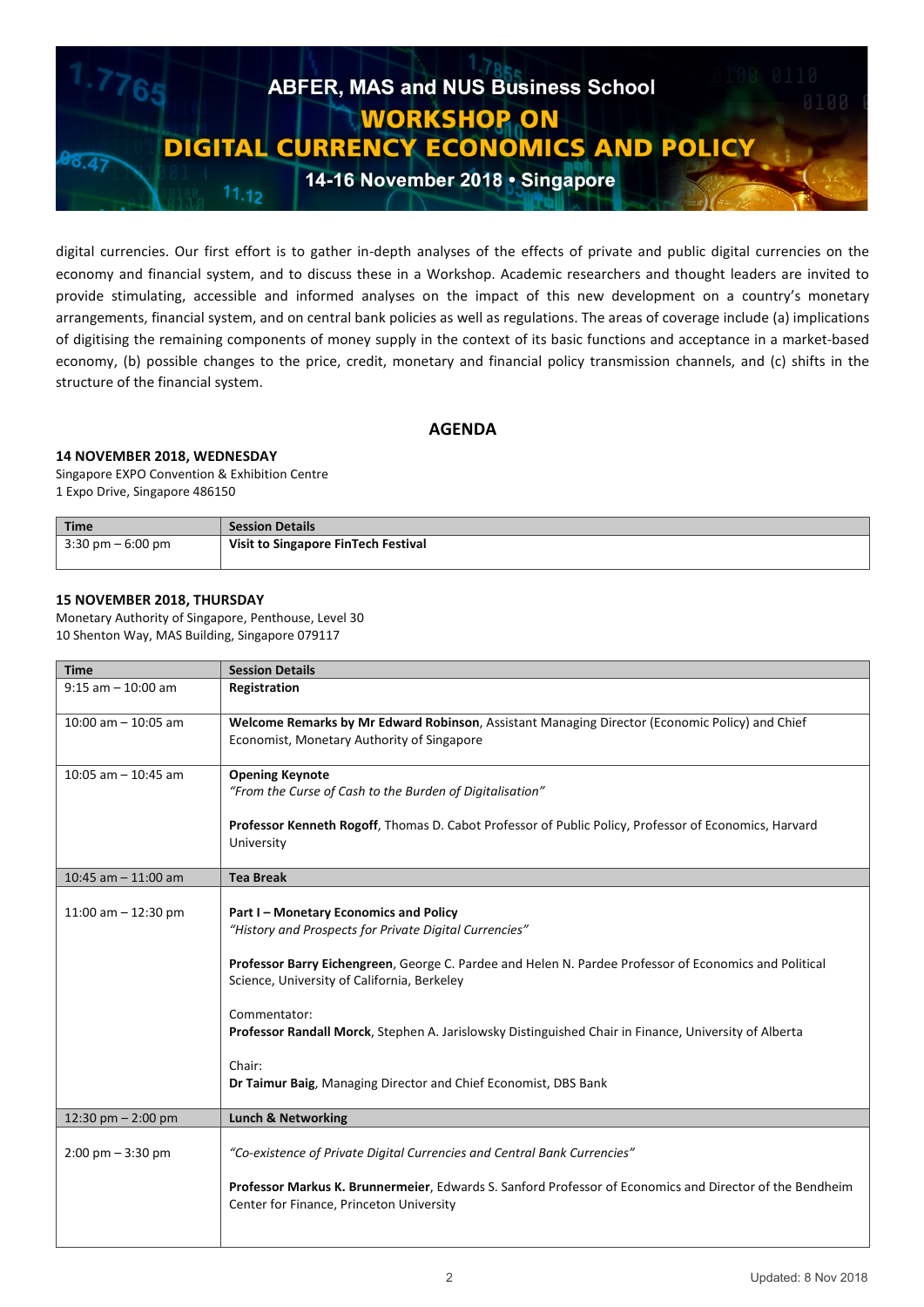

| <b>Time</b>                         | <b>Session Details</b>                                                                                                                                                                                                                                                                                                                                                                                                                                                                                      |
|-------------------------------------|-------------------------------------------------------------------------------------------------------------------------------------------------------------------------------------------------------------------------------------------------------------------------------------------------------------------------------------------------------------------------------------------------------------------------------------------------------------------------------------------------------------|
|                                     | Commentator:<br>Professor Danny Quah, Dean and Li Ka Shing Professor of Economics, Lee Kuan Yew School of Public Policy,<br>National University of Singapore                                                                                                                                                                                                                                                                                                                                                |
|                                     | Chair:<br>Professor Sumit Agarwal, Head of Finance Department and Low Tuck Kwong Distinguished Professor, National<br>University of Singapore                                                                                                                                                                                                                                                                                                                                                               |
| $3:30 \text{ pm} - 3:45 \text{ pm}$ | <b>Tea Break</b>                                                                                                                                                                                                                                                                                                                                                                                                                                                                                            |
| $3:45$ pm $-5:15$ pm                | "The Implications of Digital Currencies on Monetary Policy and the International Monetary System"<br>Professor Charles Engel, Donald Hester Professor of Economics, University of Wisconsin-Madison<br>Commentator:<br>Professor Andrew Rose, B.T. Rocca Jr. Chair in International Business and Trade, Haas School of Business,<br>University of California, Berkeley<br>Chair:<br>Professor Antonio Fatas, Portuguese Council Chaired Professor of European Studies and Professor of<br>Economics, INSEAD |

# **16 NOVEMBER 2018, FRIDAY**

Monetary Authority of Singapore, Penthouse, Level 30 10 Shenton Way, MAS Building, Singapore 079117

| <b>Time</b>           | <b>Session Details</b>                                                                                                                                                                                                                                                                                                   |
|-----------------------|--------------------------------------------------------------------------------------------------------------------------------------------------------------------------------------------------------------------------------------------------------------------------------------------------------------------------|
| $8:30$ am $-9:15$ am  | Registration                                                                                                                                                                                                                                                                                                             |
| $9:15$ am $-10:45$ am | Part II - Financial System and Stability                                                                                                                                                                                                                                                                                 |
|                       | "The Structure of Digital Fiat Currencies"                                                                                                                                                                                                                                                                               |
|                       | Mr Robleh Ali, Research Scientist, Digital Currency Initiative, MIT Media Lab                                                                                                                                                                                                                                            |
|                       | Commentator:                                                                                                                                                                                                                                                                                                             |
|                       | Dr Prateek Saxena, Dean's Chair Assistant Professor at School of Computing, National University of Singapore                                                                                                                                                                                                             |
|                       | Chair:                                                                                                                                                                                                                                                                                                                   |
|                       | Professor Joseph Cherian, Director of Centre for Asset Management Research & Investments (CAMRI) and<br>Professor of Finance, National University of Singapore                                                                                                                                                           |
| 10:45 am $-$ 11:00 am | <b>Tea Break</b>                                                                                                                                                                                                                                                                                                         |
| 11:00 am $-$ 12:30 pm | "How would Private Digital Currencies affect Government Policy?"                                                                                                                                                                                                                                                         |
|                       | Professor David Yermack, Albert Fingerhut Professor of Finance and Business Transformation, Chairman of the<br>Finance Department at New York University Stern School of Business, Adjunct Professor of Law at the NYU<br>School of Law and Director of the NYU Pollack Center for Law and Business, New York University |
|                       | Co-authors:                                                                                                                                                                                                                                                                                                              |
|                       | Dr Max Raskin, Research Fellow, Institute for Judicial Administration, New York University School of Law                                                                                                                                                                                                                 |
|                       | Professor Fahad Saleh, Assistant Professor of Finance, McGill University                                                                                                                                                                                                                                                 |
|                       | Commentator:                                                                                                                                                                                                                                                                                                             |
|                       | Professor Gur Huberman, Robert G. Kirby Professor of Behavioural Finance, Business School, Columbia<br>University                                                                                                                                                                                                        |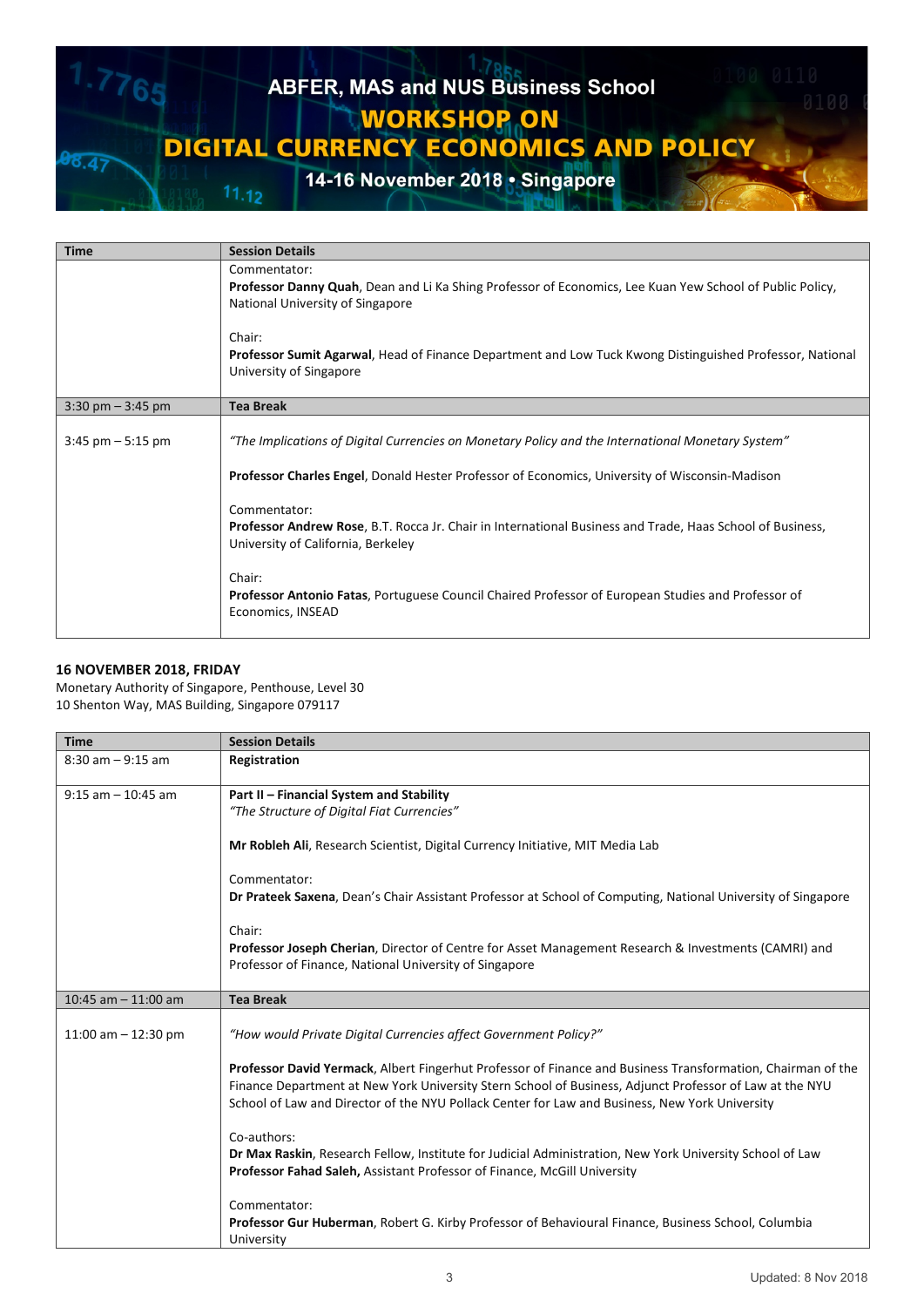# ABFER, MAS and NUS Business School 765 **WORKSHOP ON DIGITAL CURRENCY ECONOMICS AND POLICY**  $38.47$ 14-16 November 2018 • Singapore

|                       | <b>Session Details</b>                                                                                  |
|-----------------------|---------------------------------------------------------------------------------------------------------|
|                       | Chair:                                                                                                  |
|                       | Professor Lim Kian Guan, Vice Provost on Undergraduate Matters, OUB Chair Professor of Finance          |
|                       | Singapore Management University                                                                         |
|                       |                                                                                                         |
| 12:30 pm $-$ 2:30 pm  | <b>Lunch &amp; Central Bankers' Panel</b>                                                               |
|                       | "The Practitioner's Perspective"                                                                        |
|                       |                                                                                                         |
|                       | Dr Agustín Carstens, General Manager, Bank for International Settlements                                |
|                       | Ms Cecilia Skingsley, Deputy Governor, Sveriges Riksbank                                                |
|                       |                                                                                                         |
|                       | Moderator:                                                                                              |
|                       | Mr Ravi Menon, Managing Director, Monetary Authority of Singapore                                       |
| $2:30$ pm $- 2:45$ pm | <b>Break</b>                                                                                            |
|                       |                                                                                                         |
| $2:45$ pm $-4:15$ pm  | "Digital Tokens and Financial Regulation"                                                               |
|                       |                                                                                                         |
|                       | Professor Franklin Allen, Professor of Finance and Economics, Executive Director, Brevan Howard Centre, |
|                       | Imperial College London                                                                                 |
|                       |                                                                                                         |
|                       | Commentator:                                                                                            |
|                       | Professor Beatrice Weder di Mauro, President of CEPR; Research Professor of INSEAD and Distinguished    |
|                       | Fellow-in-residence, Emerging Markets Institute of INSEAD                                               |
|                       | Chair:                                                                                                  |
|                       | Professor Bernard Yeung, Dean and Stephen Riady Distinguished Professor in Finance and Strategic        |
|                       | Management, National University of Singapore                                                            |
|                       |                                                                                                         |
| 4:15 pm $-$ 4:30 pm   | <b>Closing Remarks by Professor Bernard Yeung</b>                                                       |
|                       |                                                                                                         |
| $4:30$ pm             | Adjourn                                                                                                 |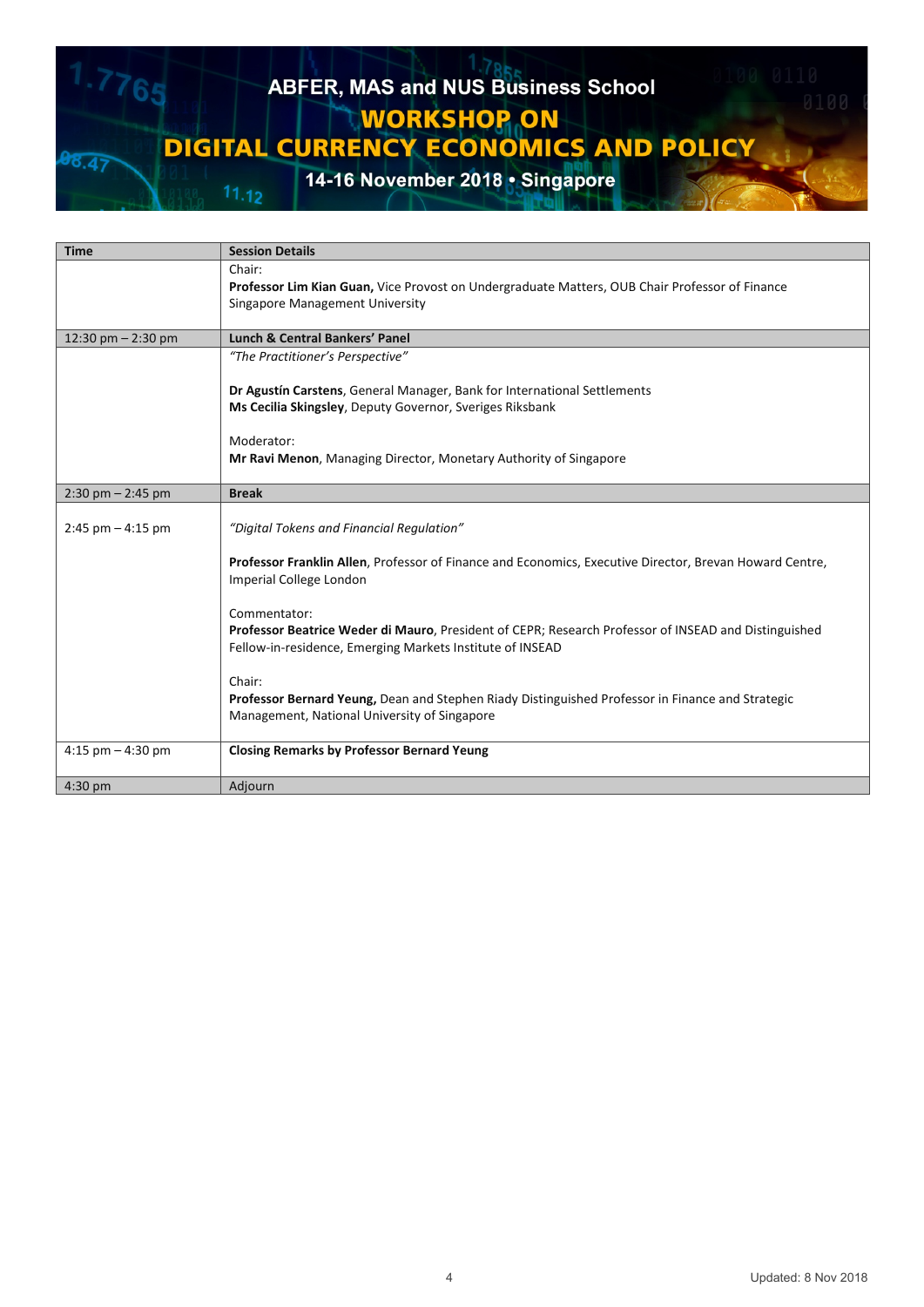

# **CHRONOLOGICAL LIST OF SPEAKERS**



## **EDWARD ROBINSON**

*Assistant Managing Director (Economic Policy) & Chief Economist, Monetary Authority of Singapore*

Edward Robinson is the Assistant Managing Director of the Economic Policy Group, which is responsible for the formulation of Singapore's monetary policy. He has been with the MAS since 1992 and has been involved in macroeconometric modeling and is responsible for heading a team engaged in the continuing developmental work for the suite of MAS models, which are used for policy analysis. He has also been involved in other areas of economic policy work including in various inter-agency work groups which looked at the structural challenges facing the

Singapore economy. He served on the Board of the Singapore Competition Commission between 2005 and 2007. He studied economics and applied econometrics at Monash University and the University of Melbourne.



#### **KENNETH ROGOFF**

*Thomas D. Cabot Professor of Public Policy and Professor of Economics, Harvard University*

Kenneth Rogoff is Thomas D. Cabot Professor at Harvard University. From 2001–2003, Rogoff served as Chief Economist at the International Monetary Fund. His widely-cited 2009 book with Carmen Reinhart, This Time Is Different: Eight Centuries of Financial Folly, shows the remarkable quantitative similarities across time and countries in the run-up and the aftermath of severe financial crises. Rogoff is also known for his seminal work on exchange rates and on central bank independence. Together with Maurice Obstfeld, he is co-author of Foundations of International Macroeconomics, a treatise that has also become a widely-used graduate text in the field worldwide. Rogoff's 2016

book The Curse of Cash looks at the past, present and future of currency from standardized coinage to crypto-currencies and central bank digital currencies. The book argues that although much of modern macroeconomics abstracts from the nature of currency, it is in fact lies at the heart of some of the most fundamental problems in monetary policy and public finance. His monthly syndicated column on global economic issues is published in over 50 countries. Rogoff is an elected member of the National Academy of Sciences, the American Academy of Arts and Sciences, and the Group of Thirty, and He is a senior fellow at the Council on Foreign Relations. Rogoff is among the top ten on RePEc's ranking of economists by scholarly citations. He is also an international grandmaster of chess.



#### **BARRY EICHENGREEN**

*George C. Pardee and Helen N. Pardee Professor of Economics and Political Science, University of California, Berkeley*

Barry Eichengreen is the George C. Pardee and Helen N. Pardee Professor of Economics and Professor of Political Science at the University of California, Berkeley, where he has taught since 1987. He is a Research Associate of the National Bureau of Economic Research (Cambridge, Massachusetts) and Research Fellow of the Centre for Economic Policy Research (London, England). In 1997-98 he was Senior Policy Advisor at the International Monetary Fund. He is a fellow of the American Academy of Arts and Sciences (class of 1997). Professor Eichengreen is the convener of the Bellagio Group of academics and economic officials. He has held Guggenheim and Fulbright Fellowships and has been

a fellow of the Center for Advanced Study in the Behavioral Sciences (Palo Alto) and the Institute for Advanced Study (Berlin). He is a regular monthly columnist for Project Syndicate. His most recent books are *The Populist Temptation: Economic Grievance and Political Reaction in the Modern Era* (Oxford University Press, 2018), *How Global Currencies Work: Past, Present, and Future* with Livia Chitu and Arnaud Mehl (November 2017), *The Korean Economy: From a Miraculous Past to a Sustainable Future* with Wonhyuk Lim, Yung Chul Park and Dwight H. Perkins (March 2015), *Renminbi Internationalization: Achievements, Prospects, and Challenges*, with Masahiro Kawai (February 2015), *Hall of Mirrors: The Great Depression, The Great Recession, and the Uses--and Misuses--of History* (January 2015), *From Miracle to Maturity: The Growth of the Korean Economy* with Dwight H. Perkins and Kwanho Shin (2012) and *Exorbitant Privilege: The Rise and Fall of the Dollar and the Future of the International Monetary System* (2011) (shortlisted for the Financial Times and Goldman Sachs Business Book of the Year Award in 2011). Professor Eichengreen was awarded the Economic History Association's Jonathan R.T. Hughes Prize for Excellence in Teaching in 2002 and the University of California at Berkeley Social Science Division's Distinguished Teaching Award in 2004. He is the recipient of a doctor honoris causa from the American University in Paris, and the 2010 recipient of the Schumpeter Prize from the International Schumpeter Society. He was named one of Foreign Policy Magazine's 100 Leading Global Thinkers in 2011. He is a past president of the Economic History Association (2010-11 academic year).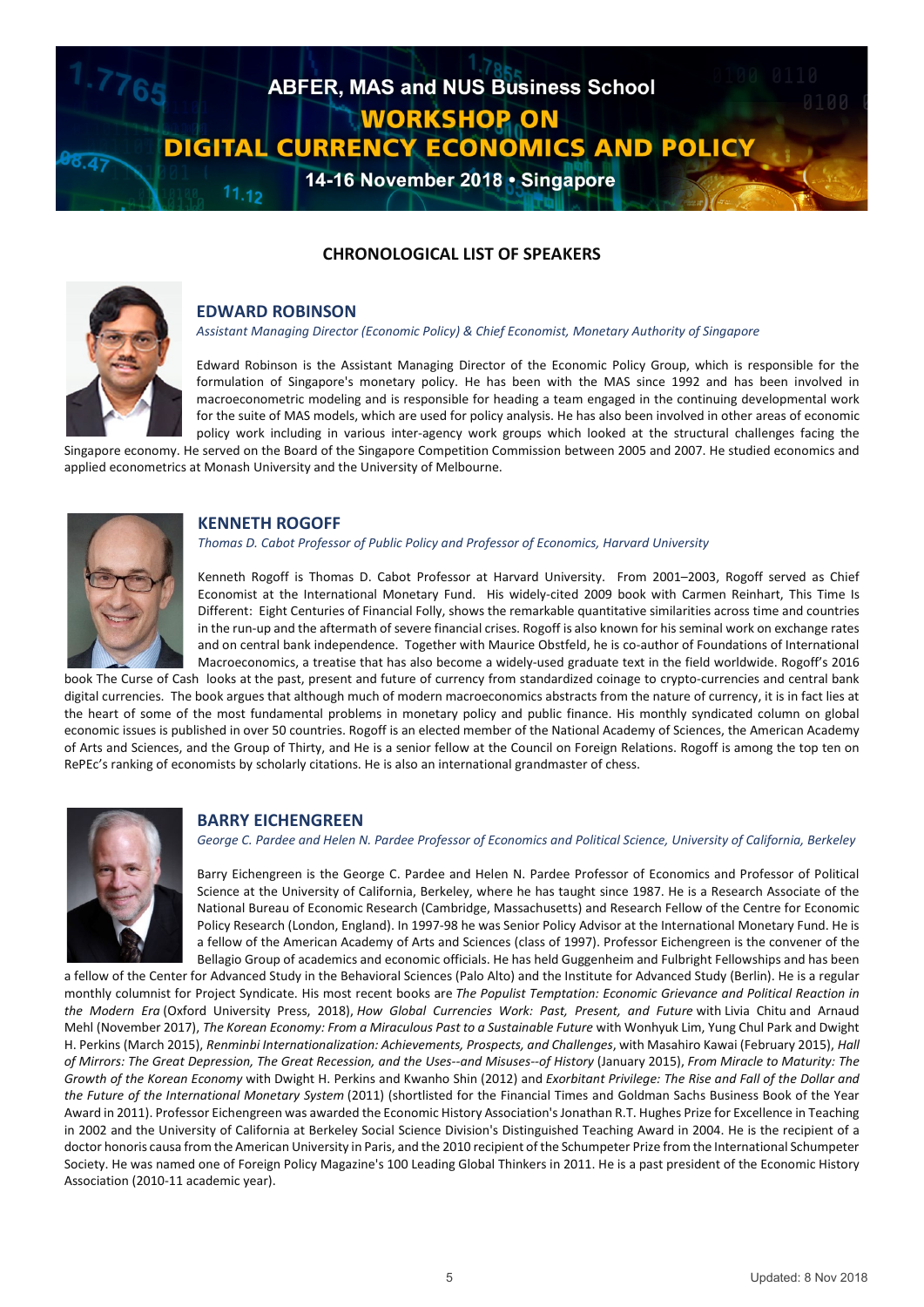



## **RANDALL MORCK**

*Stephen A. Jarislowsky Distinguished Chair in Finance, University of Alberta*

Randall Morck holds the Stephen A. Jarislowsky Distinguished Chair in Finance and a Distinguished University Professorship at the University of Alberta's Alberta School of Business. He earned an honors B.Sc. summa cum laude in applied mathematics and economics at Yale and a Ph.D. in economics at Harvard. He returns periodically to both almae matres – most recently as William Lyon Mackenzie King Visiting Professor at Harvard in 2005 and as Schoen Visiting Professor of Finance at Yale in 2009. Prof. Morck is a Senior Fellow and Vice President of the Asian Bureau of Financial and Economics Research, Research Associate with the National Bureau of Economic Research, Research

Associate with the European Corporate Governance Institute, Senior Research Associate in Harvard Law School's Labor and Worklife Program, and Inaugural Fellow with the International Corporate Governance Society. Google Scholar records almost 36,000 citations to his over 100 research articles, and the Social Sciences Research Network ranks him the 54th most highly cited of 8,000 economics author worldwide. His articles appear in leading research journals including the American Economic Review, Journal of Finance, Review of Financial Studies, and Journal of Financial Economics, in which two won "citations all-star award". In recent years he has spoken at Brown, Cambridge, Colombia, Cornell, Dartmouth, Harvard, HEC, LSE, MIT, New York University, Princeton, Stanford, the University of California at Berkeley, Yale, and other leading research universities. He is a frequent speaker at conferences in North America and abroad and has advised a number of governments as well as the IMF and World Bank.



#### **TAIMUR BAIG**

*Managing Director and Chief Economist, DBS Bank*

Taimur Baig heads economics as well as macro strategy for interest rate, credit, currency, and equities at DBS Group Research. Prior to joining DBS, Taimur was a Principal Economist at the Monetary Authority of Singapore. Earlier he spent nine years at Deutsche Bank's Singapore office, where he was Chief Economist, Asia. Before Deutsche, Taimur was based in Washington DC, at the International Monetary Fund, for eight years, where his last position was Senior Economist.



#### **MARKUS K. BRUNNERMEIER**

*Edwards S. Sanford Professor of Economics and Director of the Bendheim Center for Finance, Princeton University*

Markus K. Brunnermeier is the Edwards S. Sanford Professor at Princeton University. He is a faculty member of the Department of Economics and director of Princeton's Bendheim Center for Finance. He is also a research associate at NBER, CEPR, and CESifo and a member of the Bellagio Group on the International Economy. He is a Sloan Research Fellow, Fellow of the Econometric Society, Guggenheim Fellow and the recipient of the Bernácer Prize granted for outstanding contributions in the fields of macroeconomics and finance. He is/was a member of several advisory groups, including to the IMF, the Federal Reserve of New York, the European Systemic Risk Board, the Bundesbank

and the U.S. Congressional Budget Office. Brunnermeier was awarded his Ph.D. by the London School of Economics (LSE). His research focuses on international financial markets and the macroeconomy with special emphasis on bubbles, liquidity, financial and monetary price stability. To explore these topics, his models incorporate frictions as well as behavioral elements. He has been awarded several best paper prizes and served on the editorial boards of several leading economics and finance journals. He has tried to establish the concepts: liquidity spirals, CoVaR as co-risk measure, the Volatility Paradox, Paradox of Prudence, ESBies, financial dominance and the redistributive monetary policy. His recent book is titled "The Euro and the Battle of Ideas".



#### **DANNY QUAH**

*Dean and Li Ka Shing Professor of Economics, Lee Kuan Yew School of Public Policy, National University of Singapore*

Danny Quah is Dean and Li Ka Shing Professor in Economics at the School. His research interests include income inequality, economic growth, and international economic relations. Quah's current research takes an economic approach to world order - with focus on global power shift and the rise of the east and alternative models of global power relations. Quah is Commissioner on the Spence-Stiglitz Commission on Global Economic Transformation; Member, Executive Committee, International Economic Association; and Senior Fellow, Asian Bureau of Finance and Economics Research. Quah gave the third LSE-NUS lecture in 2013, TEDx talks in 2016, 2014, and 2012, and the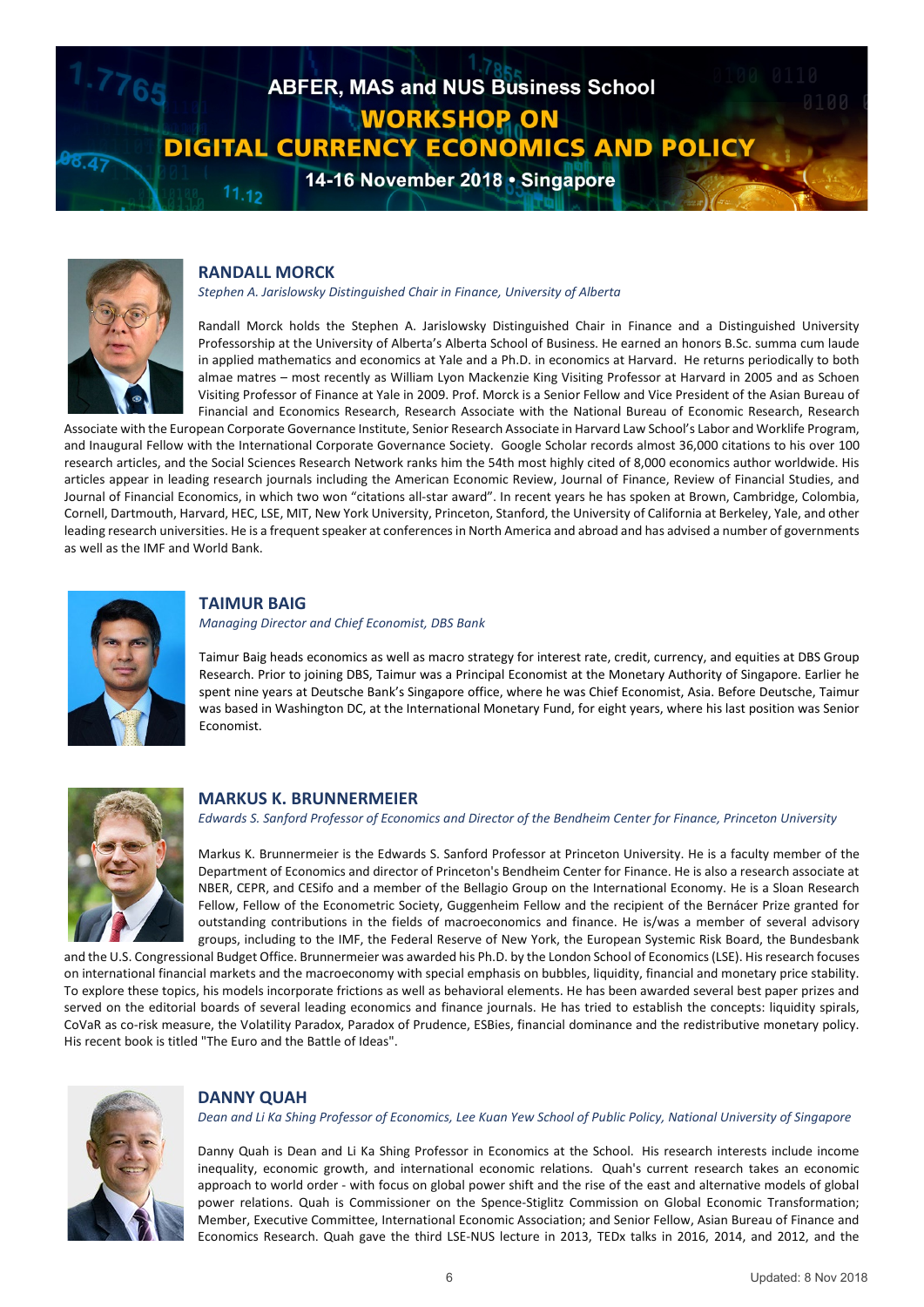

Inaugural LSE Big Questions Lecture in 2011. His blog is regularly named one of the top 100 Economics blogs in the world (2016, 2017a, 2017b) Quah's research has been supported by the Khazanah Research Institute, the John D. and Catherine T. MacArthur Foundation, the British Academy, the UK's Economic and Research Council, and the Andrew Mellon Foundation. Quah was previously Assistant Professor of Economics at MIT, and then Professor of Economics and International Development, and Director of the Saw Swee Hock Southeast Asia Centre at LSE. He served as LSE's Head of Department for Economics, and Council Member on Malaysia's National Economic Advisory Council. Quah studied at Princeton, Minnesota, and Harvard.



# **SUMIT AGARWAL**

*Head of Finance Department and Low Tuck Kwong Distinguished Professor, National University of Singapore*

Sumit Agarwal is the Low Tuck Kwong Professor at the School of Business and Professor in the departments of Economics, Finance and Real Estate at the National University of Singapore. Previously, he held positions as a Professor of Finance at Georgetown University, senior financial economist in the research department at the Federal Reserve Bank of Chicago and a senior vice president and credit risk management executive in the Small Business Risk Solutions Group of Bank of America. Dr. Agarwal's research interests include issues relating to financial institutions, household finance, behavioral finance, international finance, real estate markets, urban economics and capital markets. He has

published over eighty research articles in journals like the American Economic Review, Quarterly Journal of Economics, Journal of Political Economy, Journal of Finance, Journal of Financial Economics, Review of Financial Studies, Management Science, Journal of Financial Intermediation, Journal of Money, Credit, and Banking among others. Additionally, he has co-written a book titled Kiasunomics and co-edited a collected volume on Household Credit Usage: Personal Debt and Mortgages. He is the co-editor of Real Estate Economics and an association editor at Management Science and Journal of Financial Services Research. He writes regular op-ed's in the Straits Times and Forbes and is featured on various media outlets like the BBC, CNBC, and Fox on issues relating to finance, banking, and real estate markets. Sumit's research is widely cited in leading newspapers and magazines like the Wall Street Journal, The New York Times, The Economist, and the U.S Presidents Report to Congress. He also runs a blog on household financial decision making called Smart Finance. Dr. Agarwal has won various prestigious awards like the Distinguished Alumni Achievement Award at the University of Wisconsin – Milwaukee, Outstanding Researcher Award at the National University of Singapore, the Paul Samuelson TIAA-CREF certificate of excellence, the Terker Family Prizes in Investment Research Award from the Wharton School of Business, the Glucksman Institute Research Award from New York University and grants from the Russell Sage Foundation and the NBER/Sloan Foundation. Dr. Agarwal has been invited to present his research at many renowned universities such Columbia University, Northwestern University, University of California Berkeley, Johns Hopkins, Wisconsin, Minnesota, Maryland, as well as institutions and central banks namely the IMF, World Bank, European Central Bank, European Union, Dutch Central Bank, Riksbank, OCC, and the Federal Reserve Banks of Chicago, San Francisco, Atlanta, Boston, New York, and Philadelphia. He has consulted with the World Bank, Federal Deposit Insurance Corporation, OCC, the Reserve Bank of India and Bank of America. He has also served as an adjunct professor and a scholar at the finance department at George Washington University, DePaul University, the Indian School of Business, HKUST, BIS and the World Bank. Agarwal received a Ph.D. in economics from the University of Wisconsin-Milwaukee.



# **CHARLES ENGEL**

*Donald Hester Professor of Economics, University of Wisconsin-Madison* 

Charles Engel is the Donald Hester Professor of Economics at the University of Wisconsin – Madison, which he joined in 2000. He has previously held positions at the University of Washington and the University of Virginia. He earned his Ph.D. from University of California, Berkeley, and his B.A. from University of North Carolina – Chapel Hill. He is a Research Associate for the National Bureau of Economic Research; a Research Affiliate at the Research Centre for International Economics, City University of Hong Kong; a member of the Advisory Board, Center for Applied Macroeconomic Analysis (Australia and New Zealand); an International Research Fellow, Kiel Institute, Kiel, Germany;

on the Council of Advisers, Hong Kong Institute for Monetary Research; a member of the CESifo Research Network; serves on the BIS Advisory Panel and is a consultant at the Federal Reserve Bank of Chicago. He was Editor from 2001-2017 of the Journal of International Economics, the leading academic journal in the field of international economics. He has frequently been a Visiting Scholar at the Federal Reserve Board, the International Monetary Fund, the European Central Bank, the Bank for International Settlements, and central banks in several countries including England, France, the Netherlands, Hong Kong, Singapore, Serbia, Uruguay, and Chile. He is regularly a Visiting Scholar at several of the regional Federal Reserve Banks. He has published articles in the American Economic Review, the Journal of Political Economy, the Review of Economic Studies, the Journal of Monetary Economics, the Journal of International Economics and other publications.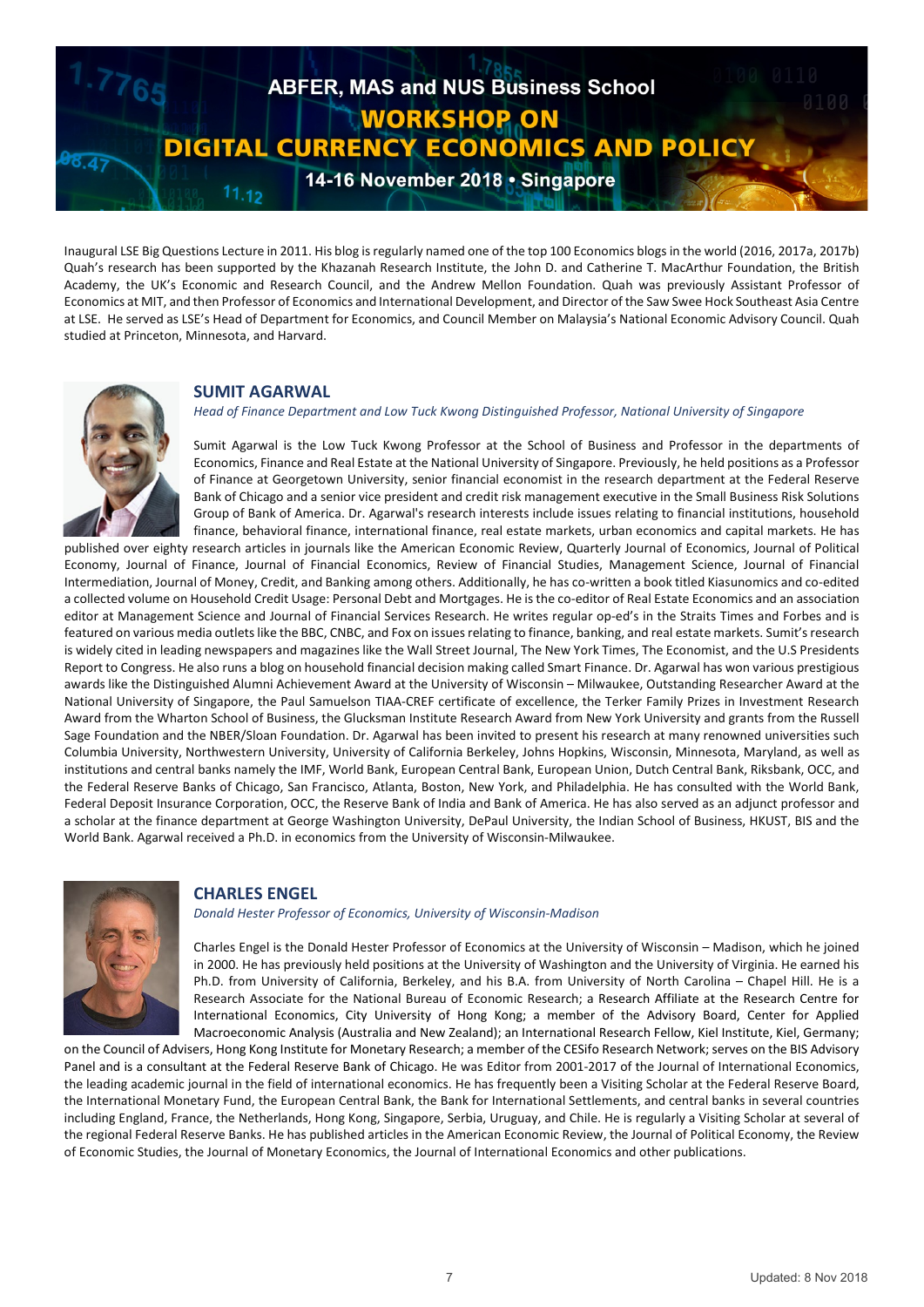



#### **ANDREW K. ROSE**

*B.T. Rocca Jr. Professor of International Business, Haas School of Business, University of California, Berkeley Exco Member & Senior Fellow, Asian Bureau of Finance and Economic Research (ABFER)*

Andrew K. Rose is the B.T. Rocca Jr. Professor of International Business in the Economic Analysis and Policy Group, Haas School of Business at the University of California, Berkeley. He is also a Research Associate of the National Bureau of Economic Research (based in Cambridge, MA), a Research Fellow of the Centre for Economic Policy Research (based in London, England), and a Senior Fellow of the Asian Bureau of Finance and Economic Research (based in Singapore). He received his Ph.D. from the Massachusetts Institute of Technology, his M.Phil. from Nuffield College, University of

Oxford, and his B.A. from Trinity College, University of Toronto. Rose has published over one hundred and fifty papers and over ninety articles in refereed economics journals, including the American Economic Review, the Quarterly Journal of Economics, the Review of Economic Studies, and the Journal of Finance. His research addresses issues in international trade, finance, and macroeconomics, and has received more than 40,000 citations. His teaching is in the areas of international macroeconomics; he has won two teaching awards. Rose served as Associate Dean for Academic Affairs and Chair of the Faculty 2010-2016, and was the managing editor of The Journal of International Economics 1995- 2001. He was the founding director of the Clausen Center for International Business and Policy at Haas and the Risk Management Institute at the National University of Singapore. He has organized over fifty academic conferences. Rose is interested in the theory and practice of economic policy, and most of his work is applied and driven by "real world" international phenomena. A citizen of three countries, he has worked on six continents and at a number of international economic agencies, including: the International Monetary Fund, the World Bank, and the Asian Development Bank. He has also worked at a number of national agencies, including: the US Department of Treasury, HM Treasury (UK), the Canadian Department of Finance; and the central banks of: Australia, Canada, England, Europe, Hong Kong, Israel, Italy, Japan, Netherlands, New Zealand, Singapore, Spain, and the United States. He has visited a number of other universities, including Cape Town, EUI, FUB, INSEAD, London School of Economics, Melbourne, NUS, Princeton, SHUFE, SMU, Stockholm, Tel Aviv, Tsinghua, ULB, and Victoria.



## **ANTONIO FATAS**

*Professor of Economics and The Portuguese Council Chaired Professor of European Studies, INSEAD* 

Antonio Fatás is a Professor of Economics at INSEAD. He received his PhD in Economics from Harvard University. He is a Research Fellow at the Centre for Economic and Policy Research in London and has worked as an external consultant for international organisations such as the International Monetary Fund, the OECD and the World Bank. He teaches the macroeconomics core course in the MBA programme, as well as different modules on the global macroeconomic environment in the Executive Education. His research focuses on the study of business cycles, fiscal policy and the economics of European integration. His articles appear in academic journals such as the Quarterly Journal of

Economics, Journal of Monetary Economics, Journal of Money, Credit and Banking, Journal of Public Economics, Journal of International Economics, Journal of Economic Growth, European Economic Review and Economic Policy.



#### **ROBLEH ALI**

*Research Scientist, Digital Currency Initiative, MIT Media Lab*

Robleh Ali is a research scientist at the MIT Media Lab's Digital Currency Initiative. His main focus is on how national currencies can be issued digitally outside the existing banking system and the role of central banks in such a system. The overall aim of the work is fundamentally reforming the financial system by changing the way money is issued. He previously led the research into central bank issued digital currency at the Bank of England.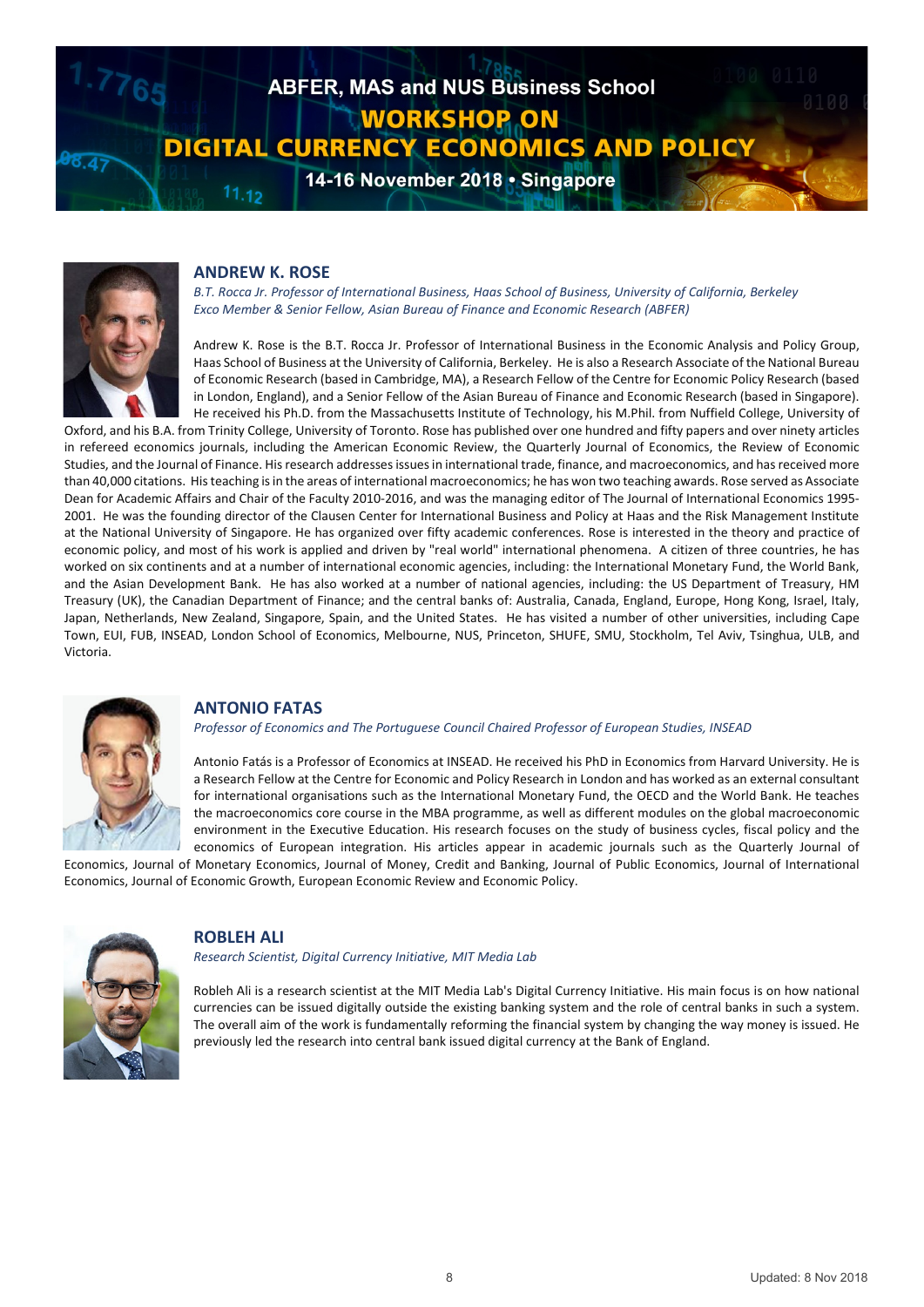



## **PRATEEK SAXENA**

*Dean's Chair Assistant Professor at School of Computing, National University of Singapore*

Prateek Saxena is the Dean's Chair Assistant Professor at School of Computing. He oversees the efforts of a 15-person security research lab at NUS focused on computer security. Prateek's recent research interests lie in blockchains, hardware-rooted security, secure languages and formal methods. He has authored over 50 papers in computer security and programming languages. Prateek has co-founded Anquan Capital and Zilliqa Research, two highly valued startups from NUS based on his research on blockchains. He advises companies such as Kyber Network and Dexecure which are spin-offs from his NUS research lab. Prateek's prior work led to the design of the Google Chrome Add-on

platforms, script injection defenses deployed in the Google Closure Compiler framework, Dropbox's web sandboxing infrastructure and at Microsoft Research. Prateek completed his PhD at the University of California at Berkeley prior to joining NUS. He has received the MIT TR35 Top 10 Innovators in Asia Under 35 (2017), the Young Research Award at NUS (2017), the Sakrison Memorial Award for outstanding dissertation work at Berkeley (2012), the AT&T Best Applied Security Paper Award (2010), and several other best paper awards. He serves on the technical program committees of prestigious academic conferences such as IEEE S&P and Usenix Security.



#### **JOSEPH CHERIAN**

*Director of Centre for Asset Management Research & Investments (CAMRI) and Professor of Finance, National University of Singapore*

Joseph Cherian was formerly an Executive-in-Residence at Cornell University's Johnson Graduate School of Management (2008 – 2009), where he remains an Emeritus member of the Johnson Dean's Advisory Council after serving two terms (2009 – 2017). Prior to that, Joe was Managing Director, Global Head, and CIO of the Quantitative Strategies Group within Credit Suisse Alternative Investments in New York, where he had direct responsibility for over US\$67 billion in client assets managed to a quantitative discipline. While at Credit Suisse, Joe also served on the Global

Executive Committee and various senior management, investments, and risk committees of the Asset Management division. Joe joined Credit Suisse in 2004 from Banc of America Capital Management, also in New York, where he was Managing Director and Senior Portfolio Manager of their asset allocation funds. Previously, he was an Associate Professor of Finance at Boston University. He has authored numerous articles for financial journals, and serves on the Scientific Advisory Board of Nipun Capital, a boutique hedge fund based in San Francisco. Joe has or had appointments at the Ministry of Manpower's CPF Advisory Panel, the Singapore International Mediation Centre's Panel of Technical Experts, the National Research Foundation's Early Stage Venture Fund Evaluation Panel, the SNEC/SERI Medical Director's Advisory Council in Singapore; the Melbourne Mercer Global Pension Index (MMGPI) Steering Committee in Australia; the United Nations Social Impact Fund (UNDP-UNSIF) Research Council and the Journal of Alternative Investments' Editorial Board in the US. He formerly served as a review board member of the Research Foundation of the CFA Institute, and on the Scientific Advisory Boards of net Decide Corp., a pioneering RoboAdvisory firm, Orissa Group, a pioneer in the development and dissemination of liquidity-based data and analytical products across multiple asset classes, and SKG Inc., all based in the US. Joe holds a B.S. in Electrical Engineering from MIT, and M.S. and Ph.D. degrees in Finance from Cornell University.



# **DAVID YERMACK**

*Albert Fingerhut Professor of Finance and Business Transformation, Chairman of the Finance Department at New York University Stern School of Business, Adjunct Professor of Law at the NYU School of Law, Director of the NYU Pollack Center for Law and Business, New York University*

David Yermack is the Albert Fingerhut Professor of Finance and Business Transformation and Chairman of the Finance Department at New York University's Stern School of Business, where he has been a member of the faculty since 1994. He is also an Adjunct Professor of Law at the NYU School of Law, Director of the NYU Pollack Center for Law and Business, and a Research Associate of the NBER Law and Economics program. In 2014 Prof. Yermack began teaching

a full semester course at NYU on Digital Currency and Blockchains with his Law School colleague Prof. Geoffrey Miller. The course was the first in the world on this topic taught at a major research university, and it now draws more than 200 students annually. NYU Stern launched a FinTech MBA specialization in 2016. and this program will offer more than 12 FinTech courses in an interdisciplinary joint venture between its Finance and Information Systems departments this year. In addition to his recent research on blockchains and digital currencies, Professor Yermack has published some of the most cited papers in the fields of executive compensation and corporate governance. He has also written papers on such diverse topics as options in baseball player contracts, incentive compensation for clergymen, tobacco litigation, fraudulent charitable contributions, CEOs' mansions, and the fashion industry. Professor Yermack was awarded AB (1995), MBA (1991), JD (1991), AM (1993) and PhD (1994) degrees, all from Harvard University. He has been appointed as a visiting professor at 12 international universities, a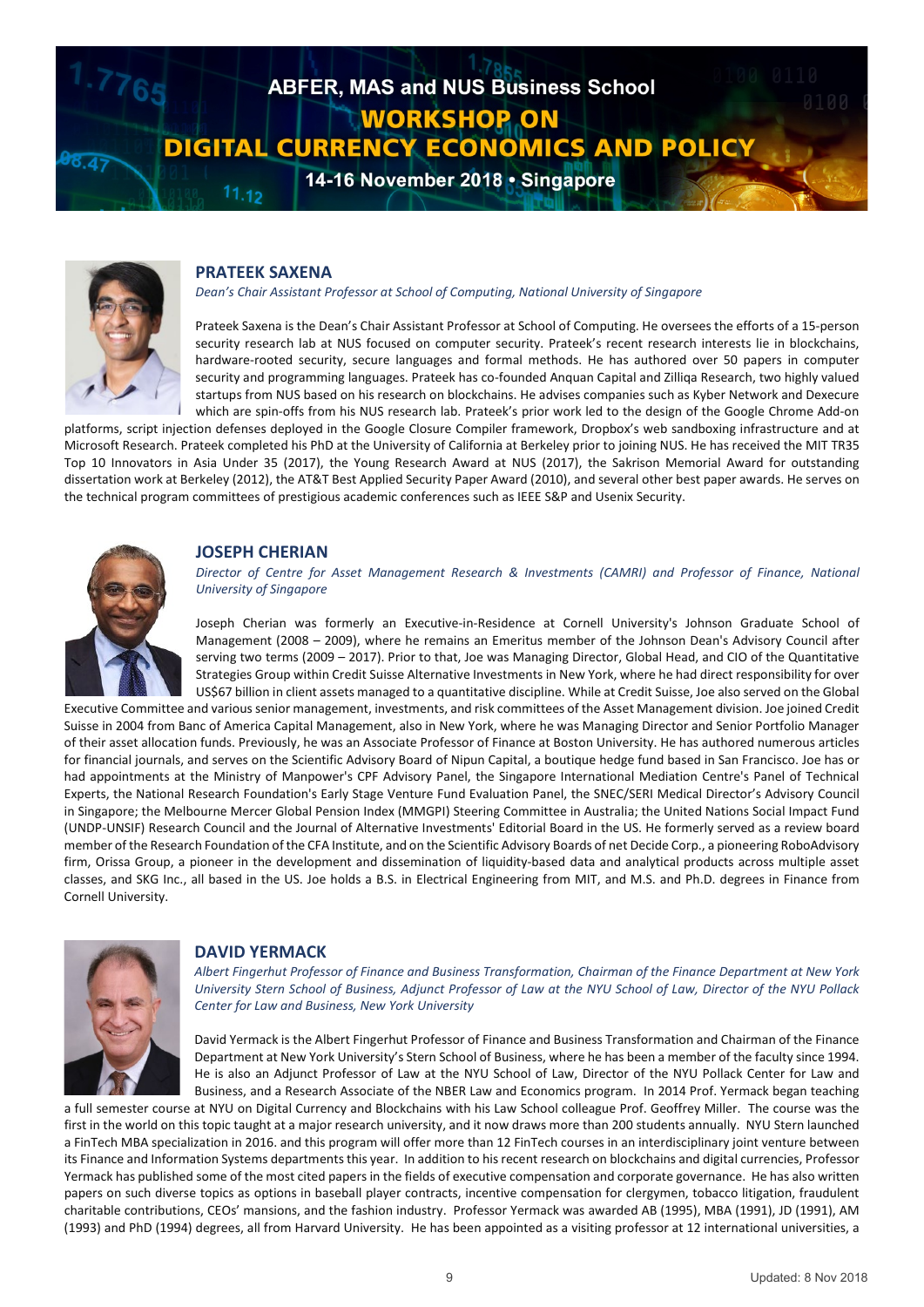

visiting scholar at the Federal Reserve Banks of New York and Philadelphia, and has given invited research seminars at more than 100 universities and institutes worldwide.



#### **GUR HUBERMAN**

*Robert G. Kirby Professor of Behavioral Finance at Columbia University*

Gur Huberman is the Robert G. Kirby Professor of Behavioral Finance at Columbia Business School where he has taught since 1989. Prior to that, he taught at Tel Aviv University and at the University of Chicago. Between 1993 and 1995 he was Vice President at JP Morgan Investment Management responsible for research on quantitative equity trading. In that capacity he also helped develop tax aware strategies for the private bank. He earned his PhD (with distinction) in operations research from Yale in 1980 and his B.Sc. (cum laude) in mathematics from Tel Aviv University in 1975. Professor Huberman's published work is widely read and cited; and covers a broad range in finance and economics.

He contributed to the theory of equilibrium return-risk tradeoff, to the theory of contracts, to the study of individual's portfolio selection, especially in the context of retirement savings to the theory of liquidity and trading, and to Behavior Finance. More recently he has turned his attention to FinTech and cryptocurrencies and has co-authored "Monopoly Without a Monopolist: An Economic Analysis of the Bitcoin Payment System." Professor Huberman was a founding managing editor of the International Journal of Theoretical and Applied Finance. His co-authored paper won the 2006 Journal of Finance Distinguished Paper award of the Smith-Breeden Prize. He was a member of the Academic Advisory Board of Morgan Stanley Equity Market Microstructure Research.



# **LIM KIAN GUAN**

#### *Vice Provost on Undergraduate Matters, OUB Chair Professor of Finance, Singapore Management University*

Professor Lim Kian Guan is the Vice Provost on Undergraduate Matters and the OUB Chair Professor of Finance in Singapore Management University (SMU). Graduated with a PhD in Financial Economics from Stanford University, Professor Lim has worked in universities for over 30 years after an initial posting with the Singapore Administrative Service. He teaches and researches in the areas of quantitative finance, financial economics, and applied probability and statistics. He has consulted for banks and companies in the area of risk management and project valuation. He has also been actively involved in various aspects of university business including being Interim Dean of Business School,

Associate Dean, Vice-Dean, Sub-Dean, Head of Department, Journal Editor, Director of University level Research Centre, Directors of Degree Programs, Faculty Senate Chair, Chair of University Task Force, Organizer of International Conferences, Professional Society President, Advisory Board Member, External Academic Advisor of international associations and schools, and others. He has also taught in various financial executive development courses at NUS, SMU, IBF, MIS, and others. He publishes in international refereed journals such as Quantitative Finance, International Journal of Theoretical and Applied Finance, Journal of Futures Markets, Journal of Risk, Journal of Banking and Finance, ASTIN Bulletin, Journal of Financial Economics, Journal of Financial and Quantitative Analysis, Finance and Stochastics, Review of Economics and Statistics, Journal of Real Estate Finance and Economics, European Journal of Operations Research, Journal of Portfolio Management, Financial Analyst Journal, Decision Sciences, and many others. He has also written two books on "Financial Valuation and Econometrics" and "Probability and Finance Theory" in their second editions published by World Scientific Press. He was awarded the Singapore Public Administration Medal (Silver) in 2012.



# **AGUSTÍN CARSTENS**

*General Manager, Bank for International Settlements*

Agustín Carstens became General Manager of the BIS on 1 December 2017. Mr Carstens was Governor of the Bank of Mexico from 2010 to 2017. A member of the BIS Board from 2011 to 2017, he was chair of the Global Economy Meeting and the Economic Consultative Council from 2013 until 2017. He also chaired the International Monetary and Financial Committee, the IMF's policy advisory committee from 2015 to 2017. Mr Carstens began his career in 1980 at the Bank of Mexico. From 1999 to 2000, he was Executive Director at the IMF. He later served as Mexico's deputy finance minister (2000-03) and as Deputy Managing Director at the IMF (2003-06). He was Mexico's finance minister from 2006 to 2009. Mr Carstens has been a member of the Financial Stability Board since 2010 and is a member of the

Group of Thirty. Mr Carstens holds an MA and a PhD in economics from the University of Chicago.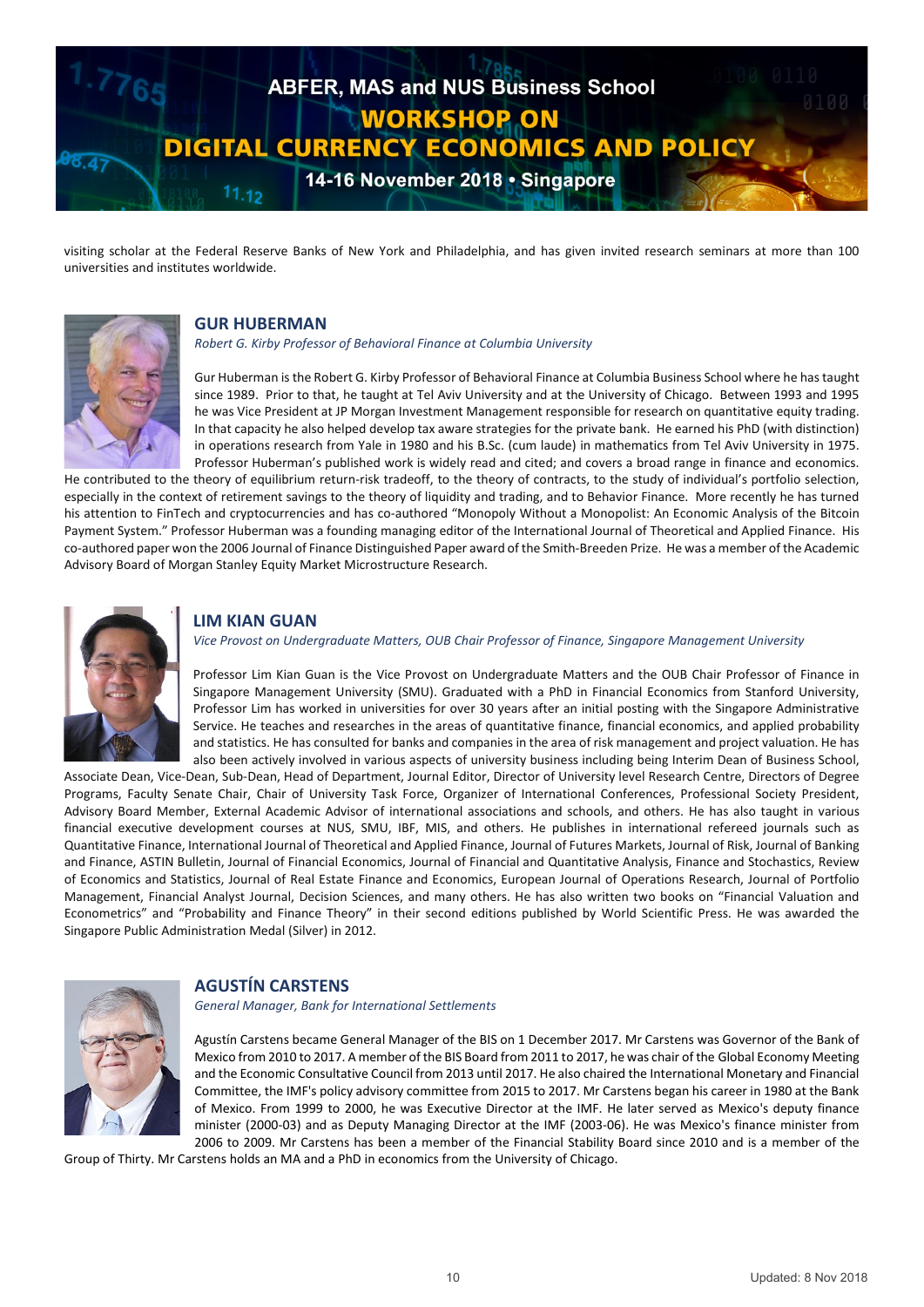



# **CECILIA SKINGSLEY**

*Deputy Governor, Sveriges Riksbank*

Cecilia Skingsley took up the post of Deputy Governor of the Swedish Riksbank in May 2013 with a term of office of six years. She represents the Riksbank on the Committee on the Global Financial System (CGFS) and on the Euro Retail Payments Board (ERPB). She is also the Governor of the Riksbank's alternative on the Board of Directors of the BIS and chairs the retail payments council. In October 2016, Ms Skingsley was appointed to co-chair the World Economic Forum's working group Global Future Council on the Future of Financial and Monetary Systems. Ms Skingsley has a BSc in economics and a financial analyst diploma. She was previously chief economist at Swedbank and has also worked

at Dagens Industri, ABN Amro Bank and the Ministry of Finance.



# **RAVI MENON**

#### *Managing Director, Monetary Authority of Singapore*

Ravi Menon has been Managing Director of the Monetary Authority of Singapore (MAS) since 2011. The MAS conducts monetary policy, manages the official foreign reserves, supervises the financial sector, and develops Singapore as a financial centre. On the international front, Mr Menon is a member of the Financial Stability Board (FSB) Steering Committee. He chaired the FSB Standing Committee on Standards Implementation during 2013-2017, the International Monetary and Financial Committee (IMFC) Deputies Meetings during 2011-2015, and the APEC Senior Officials Meetings in 2009. Mr Menon was Permanent Secretary at the Ministry of Trade & Industry (2007-2011),

where he led the ministry's work in economic strategy; energy policy; research and development; and international trade. Mr Menon was Deputy Secretary at the Ministry of Finance (2003-2007), where he was responsible for fiscal policy and government reserves. Mr Menon began his career at MAS in 1987. During his 16 years in MAS, he was involved in monetary policy; econometric forecasting; banking regulation and liberalisation; and integrated supervision of complex financial institutions. A recipient of the Public Administration Medal (Gold), Mr Menon has served on boards in the public, private, and people sectors. He was Chairman of the Singapore Co-operation Enterprise; Deputy Chairman of the Central Provident Fund Board; and a board member of the Housing and Development Board; Singapore Totalisator Board; Agency for Science, Technology, and Research; Civil Service College; and National Research Foundation. He was also on the board of directors of DBS Bank, the largest bank in Southeast Asia. Mr Menon is currently Chairman of the Institute of Banking and Finance, and he serves on the board of trustees of the Singapore Indian Development Association, a community volunteer group. Mr Menon holds a Master's in Public Administration from Harvard University and a Bachelor of Social Science (Honours) in Economics from the National University of Singapore. A two-time winner of the Prime Minister's Book Prize, Mr Menon was a prefect and scout leader at Raffles Institution where he had his secondary education.



# **FRANKLIN ALLEN**

*Professor of Finance and Economics, Executive Director, Brevan Howard Centre, Imperial College London*

Franklin Allen is Professor of Finance and Economics and Director of the Brevan Howard Centre at Imperial College London and has held these positions since July 2014. He was on the faculty of the Wharton School of the University of Pennsylvania from July 1980 – June 2016. He now has Emeritus status there. He was formerly Vice Dean and Director of Wharton Doctoral Programs, Co-Director of the Wharton Financial Institutions Center, Executive Editor of the *Review of Financial Studies* and Managing Editor of the *Review of Finance*. He is a past President of the American Finance Association, the Western Finance Association, the Society for Financial Studies, the Financial Intermediation Research Society and the Financial Management Association, and a Fellow of the Econometric Society and the British

Academy. He received his doctorate from Oxford University. Dr. Allen's main areas of interest are corporate finance, asset pricing, financial innovation, comparative financial systems, and financial crises. He is a co-author with Richard Brealey and Stewart Myers of the eighth through twelfth editions of the textbook *Principles of Corporate Finance*.